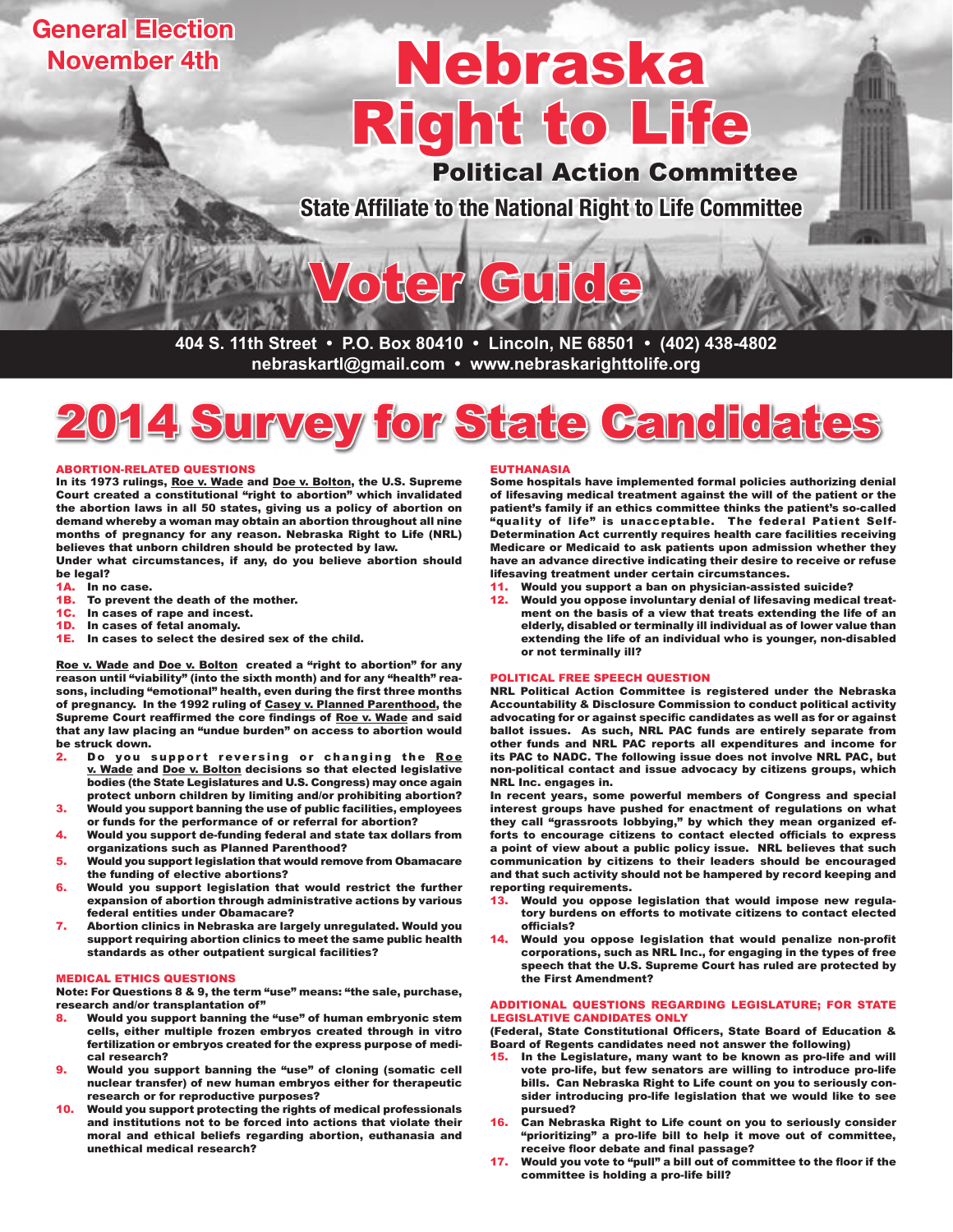|                       | <b>U.S. SENATE</b>                                                 |                |                |                |                         |                |                |                                                           |                 |                 |                 |                   |                            |       | $ 1A 1B 1C 1D 1E 2 3 4 5 6 7 8 9 10 11 12 13 14$ |       |                |                  |          | <b>Answers to Survey</b>              |
|-----------------------|--------------------------------------------------------------------|----------------|----------------|----------------|-------------------------|----------------|----------------|-----------------------------------------------------------|-----------------|-----------------|-----------------|-------------------|----------------------------|-------|--------------------------------------------------|-------|----------------|------------------|----------|---------------------------------------|
| $\blacktriangledown$  | <b>BEN SASSE</b>                                                   |                |                | $ Y^* $ --* N  |                         |                |                |                                                           |                 |                 |                 |                   | N N Y Y Y Y Y Y Y Y        |       | $Y$ $Y$                                          | Y     | ΙY.            | Y                | Y        |                                       |
|                       | <b>Todd Watson</b>                                                 | N.             | Y              | N <sub>1</sub> | N                       | I <sub>N</sub> | Y              | Y                                                         | Y               | Y               | Y               | Y                 | Y                          |       | YY                                               | Y     | Y              | Y                | $-$ *    |                                       |
|                       | Dave Domina (Did Not Respond)                                      |                |                |                |                         |                |                |                                                           |                 |                 |                 |                   |                            |       |                                                  |       |                |                  |          | Nebraska Right to                     |
|                       | Jim Jenkins (Did Not Respond)                                      |                |                |                |                         |                |                |                                                           |                 |                 |                 |                   |                            |       |                                                  |       |                |                  |          | <b>Life Political Action</b>          |
|                       |                                                                    |                |                |                |                         |                |                |                                                           |                 |                 |                 |                   |                            |       |                                                  |       |                |                  |          | <b>Committee</b>                      |
|                       | <b>U.S. HOUSE OF REPRESENTATIVES</b>                               |                |                |                |                         |                |                |                                                           |                 |                 |                 |                   |                            |       | 1A 1B 1C 1D 1E 2 3 4 5 6 7 8 9 10 11 12 13 14    |       |                |                  |          | <b>Pro-Life Endorsed</b>              |
|                       | <b>Dist. #1</b>                                                    |                |                |                |                         |                |                |                                                           |                 |                 |                 |                   |                            |       |                                                  |       |                |                  |          | Candidates are in:                    |
| $\blacktriangledown$  | <b>JEFF FORTENBERRY</b>                                            |                |                |                |                         |                |                |                                                           |                 |                 |                 |                   |                            |       |                                                  |       |                |                  |          |                                       |
|                       | Dennis Crawford (Did Not Respond)                                  |                |                |                |                         |                |                |                                                           |                 |                 |                 |                   |                            |       |                                                  |       |                |                  |          | <b>CAPITAL LETTERS,</b>               |
|                       |                                                                    |                |                |                |                         |                |                |                                                           |                 |                 |                 |                   |                            |       | 1A 1B 1C 1D 1E 2345678910111121314               |       |                |                  |          |                                       |
|                       |                                                                    |                |                |                |                         |                |                |                                                           |                 |                 |                 |                   |                            |       |                                                  |       |                |                  |          | <b>Underlined</b>                     |
| $\blacktriangledown$  | <b>Dist. #2</b>                                                    |                |                |                |                         |                |                |                                                           |                 |                 |                 |                   |                            |       |                                                  |       |                |                  |          |                                       |
|                       | <b>LEE TERRY</b>                                                   |                |                |                |                         |                |                |                                                           |                 |                 |                 |                   |                            |       |                                                  |       |                |                  |          | <b>Bolded</b>                         |
|                       | Brad Ashford, Steven Laird (Did Not Respond)                       |                |                |                |                         |                |                |                                                           |                 |                 |                 |                   |                            |       |                                                  |       |                |                  |          |                                       |
|                       |                                                                    |                |                |                |                         |                |                | $1A$ 1B 1C 1D 1E 2 3                                      |                 | 4 5             | $6 \mid$        |                   |                            |       | 7 8 9 10 11 12 13 14                             |       |                |                  |          | and                                   |
|                       | <b>Dist. #3</b>                                                    |                |                |                |                         |                |                |                                                           |                 |                 |                 |                   |                            |       |                                                  |       |                |                  |          | $\blacksquare$<br><b>Check marked</b> |
| $\blacktriangledown$  | <b>ADRIAN SMITH</b>                                                |                |                |                |                         |                |                |                                                           |                 |                 |                 |                   |                            |       |                                                  |       |                |                  |          |                                       |
|                       | Mark Sullivan (Did Not Respond)                                    |                |                |                |                         |                |                |                                                           |                 |                 |                 |                   |                            |       |                                                  |       |                |                  |          |                                       |
|                       |                                                                    |                |                |                |                         |                |                |                                                           |                 |                 |                 |                   |                            |       |                                                  |       |                |                  |          |                                       |
|                       | <b>GOVERNOR/LT. GOVERNOR</b>                                       |                |                |                |                         |                |                |                                                           |                 |                 |                 |                   |                            |       | $1A$ 1B 1C 1D 1E 2 3 4 5 6 7 8 9 10 11 12 13 14  |       |                |                  |          | <b>SURVEY KEY</b>                     |
| $\blacktriangleright$ | <b>PETE RICKETTS</b>                                               |                |                |                |                         |                |                |                                                           |                 |                 |                 |                   | Y --*N N N Y Y Y Y Y Y Y Y |       | Y Y Y Y                                          |       |                | Y                | Y        | $Y = Yes$                             |
| $\blacktriangledown$  | <b>MIKE FOLEY</b>                                                  |                |                | $Y^*$ -- --    |                         |                |                |                                                           |                 |                 |                 |                   | -- -- Y Y Y Y Y Y Y Y      |       | $Y$ $Y$ $Y$ $Y$ $Y$                              |       |                |                  |          | <b>Pro-Life In Most</b>               |
|                       | Chuck Hassebrook (Endorsed by Planned Parenthood, Did Not Respond) |                |                |                |                         |                |                |                                                           |                 |                 |                 |                   |                            |       |                                                  |       |                |                  |          | <b>Cases</b>                          |
|                       | Jane Raybould (Did Not Respond)                                    |                |                |                |                         |                |                |                                                           |                 |                 |                 |                   |                            |       |                                                  |       |                |                  |          |                                       |
|                       |                                                                    |                |                |                |                         |                |                |                                                           |                 |                 |                 |                   |                            |       |                                                  |       |                |                  |          | $N = No$                              |
|                       | Mark G. Elworth Jr. (Did Not Respond)                              |                |                |                |                         |                |                |                                                           |                 |                 |                 |                   |                            |       |                                                  |       |                |                  |          |                                       |
|                       | Scott Zimmerman (Did Not Respond)                                  |                |                |                |                         |                |                |                                                           |                 |                 |                 |                   |                            |       |                                                  |       |                |                  |          | <b>Against Pro-Life In</b>            |
|                       |                                                                    |                |                |                |                         |                |                |                                                           |                 |                 |                 |                   |                            |       |                                                  |       |                |                  |          | <b>Most Cases</b>                     |
|                       | <b>SECRETARY OF STATE</b>                                          |                |                |                | 1A 1B 1C 1D 1E          |                | $\overline{2}$ | 3 <sup>1</sup>                                            | 4               | $5\overline{)}$ | 6 <sup>1</sup>  | $\overline{7}$    | 8                          | 9     |                                                  |       |                | $10$ 11 12 13 14 |          |                                       |
|                       | <b>Ben Backus</b>                                                  | Y              | $\overline{N}$ | N              | $\overline{N}$          | IN.            | $N^*$          | Y                                                         | Y               | Y               | N               | $\mathsf{N}$      | $N^*$                      | $N^*$ | Y                                                | Y     | N              | Υ                | Y        | = Did Not Answer                      |
|                       | John Gale                                                          |                | Y              | Y              | $\mathsf{N}$            | IN.            | Y              | Y                                                         |                 | $Y^*$ Y         | Y               | Y                 | Y                          | Y.    | Y                                                | $-$ * | $-$ *          | Y                | <b>Y</b> | <b>Yes or No</b>                      |
|                       |                                                                    |                |                |                |                         |                |                |                                                           |                 |                 |                 |                   |                            |       |                                                  |       |                |                  |          |                                       |
|                       | <b>STATE AUDITOR</b>                                               |                |                |                | <u>1A 1B 1C 1D 1E 2</u> |                |                | 3 <sup>1</sup>                                            | $\vert 4 \vert$ | $5\overline{)}$ | $6\overline{6}$ | $\overline{7}$    | 8                          | 9     |                                                  |       |                | $10$ 11 12 13 14 |          | $\bigstar$ = Comments                 |
| $\blacktriangledown$  | <b>CHARLIE JANSSEN</b>                                             |                |                | $N$ $Y$ $Y$    |                         |                |                | $N$ $N$ $Y$ $Y$                                           |                 |                 | $Y$ $Y$ $Y$ $Y$ |                   | Y                          |       | Y Y Y Y                                          |       |                | $Y$ $Y$          |          | on File                               |
|                       | Amanda McGill (Did Not Respond)                                    |                |                |                |                         |                |                |                                                           |                 |                 |                 |                   |                            |       |                                                  |       |                |                  |          |                                       |
|                       |                                                                    |                |                |                |                         |                |                |                                                           |                 |                 |                 |                   |                            |       |                                                  |       |                |                  |          |                                       |
|                       | <b>STATE TREASURER</b>                                             |                |                |                |                         |                |                | <u> 1A    1B    1C    1D    1E    2    3    4    5   </u> |                 |                 | 6               |                   |                            |       | 7 8 9 10 11 12 13 14                             |       |                |                  |          |                                       |
| $\blacktriangledown$  | <b>DON STENBERG</b>                                                | N.             | Y              | N.             | $\overline{\mathsf{N}}$ | N              | Y              | Y                                                         |                 |                 | YYYY            |                   | $\mathbf{Y}$               | Y     | Y                                                | Y.    | Y              | Y                | Y        | <b>State Legislature</b>              |
|                       | Michael Knebel                                                     | N.             | Y              | N.             | $\mathsf{N}$            | IN.            | N              | Y                                                         | Y               | Y               | N               | $\vert$ Y $\vert$ | $\mathsf{N}$               | N     | Y                                                | N     | $\overline{a}$ | Y                | Y        | <b>Ranking Key</b>                    |
|                       |                                                                    |                |                |                |                         |                |                |                                                           |                 |                 |                 |                   |                            |       |                                                  |       |                |                  |          |                                       |
|                       | Michael O'Hara (Did Not Respond)                                   |                |                |                |                         |                |                |                                                           |                 |                 |                 |                   |                            |       |                                                  |       |                |                  |          | On Page 3                             |
|                       |                                                                    |                |                |                |                         |                |                |                                                           |                 |                 |                 |                   |                            |       |                                                  |       |                |                  |          |                                       |
| √                     | <b>ATTORNEY GENERAL</b>                                            |                |                |                |                         |                |                |                                                           |                 |                 |                 |                   |                            |       | 1A 1B 1C 1D 1E 2 3 4 5 6 7 8 9 10 11 12 13 14    |       |                |                  |          |                                       |
|                       | <b>DOUG PETERSON</b>                                               | $\overline{a}$ | Y              | N.             |                         | $N$ $N$ $Y$    |                | Y                                                         |                 |                 | $Y$ $Y$ $Y$ $Y$ |                   | Y                          |       | YY                                               | Y     | ΙY.            | Y                | Y        |                                       |
|                       | Janet Stewart (Did Not Respond)                                    |                |                |                |                         |                |                |                                                           |                 |                 |                 |                   |                            |       |                                                  |       |                |                  |          | <b>See Criteria For</b>               |
|                       |                                                                    |                |                |                |                         |                |                |                                                           |                 |                 |                 |                   |                            |       |                                                  |       |                |                  |          | <b>Endorsement</b>                    |

New Ranking System For State Legislature Only: The passage of legislation in our Nebraska Legislature is where Nebraska Right to Life has had the greatest public policy impact. In an effort to better engage grassroots voters and educate them about the process, the NRL Board voted in April 2014 to create a new ranking system only for State Legislative candidates. This new ranking rewards those who lead through the much-needed task of introducing and prioritizing pro-life legislation that NRL supports. Hopefully pro-life voters in legislative districts will seek out the candidates and their current state senator and encourage them to take a more active role in introducing and prioritizing legislation as well as working diligently to get bills out of the Judiciary and Health Committees. For more information, see Legislature Ranking Key on Page 3.

|                      | <b>STATE LEGISLATURE</b>              | 1Al             | 1B           | 1Cl |   | 1F |     | 3            | 4            | 5  | 6            |              | 8            | 9            | 10 <sub>1</sub> | 12              | 13 <sub>1</sub> | 14           | 15 <sup>15</sup> | 16 <sup>1</sup> |       |
|----------------------|---------------------------------------|-----------------|--------------|-----|---|----|-----|--------------|--------------|----|--------------|--------------|--------------|--------------|-----------------|-----------------|-----------------|--------------|------------------|-----------------|-------|
| $\blacktriangledown$ | #2 BILL KINTNER (EI-VPL)              |                 |              |     | Ν | N  |     |              |              |    |              |              | $\lambda$    |              |                 |                 |                 |              |                  |                 |       |
|                      | #2 Ronald Nolte (New-AM)              | IN              | $\checkmark$ | v   | N | 'N | $-$ | $- -$        |              | -- |              |              |              |              |                 |                 |                 |              |                  |                 |       |
|                      |                                       | 1A              | 1B           |     |   |    |     | 3            | 4            | 5  | 6            |              | 8            | 9            | 10              | 12              | 13              |              | 15               | 16              |       |
|                      | #3 Carol Blood (New-APL)              | IN              | N            | N   | N | N  |     | $\vee$       | v            |    |              | $\checkmark$ | $\checkmark$ | $\checkmark$ |                 |                 |                 | v            |                  |                 | $V^*$ |
|                      | #3 Tommy Garrett (Appointee, New-APL) | Y               | N            | N   | N | N  |     | $\vee$       | $\checkmark$ |    | $\checkmark$ | $\checkmark$ | $\checkmark$ | $\checkmark$ |                 | $\checkmark$    | $\checkmark$    | $\checkmark$ | $\checkmark$     | $\checkmark$    |       |
|                      |                                       | 1A <sub>1</sub> | 1B           | 1Cl |   | 1E |     | 3            | 4            | 5  | 6            |              | 8            | 9            | 10 <sup>°</sup> | 12 <sup>2</sup> | 13 <sup>°</sup> | 14           | 15               | 16 <sup>1</sup> |       |
|                      | #4 Robert Hilkemann (New-APL)         | IN              |              | N   | N | 'N |     | $\checkmark$ | $\checkmark$ |    |              | $\checkmark$ | $\checkmark$ | $\checkmark$ |                 | $\checkmark$    | $\checkmark$    | $\checkmark$ |                  |                 |       |
|                      | #4 Stacy Ryan (New-APL)               | N               |              | N   | N | N  |     | $\vee$       | $\checkmark$ |    | $\vee$       | $\checkmark$ | $\checkmark$ | $\checkmark$ | $\checkmark$    | $\checkmark$    | $\checkmark$    | $\checkmark$ |                  |                 |       |

Vote Pro-Life Nov. 4th!

**Box on Page 4**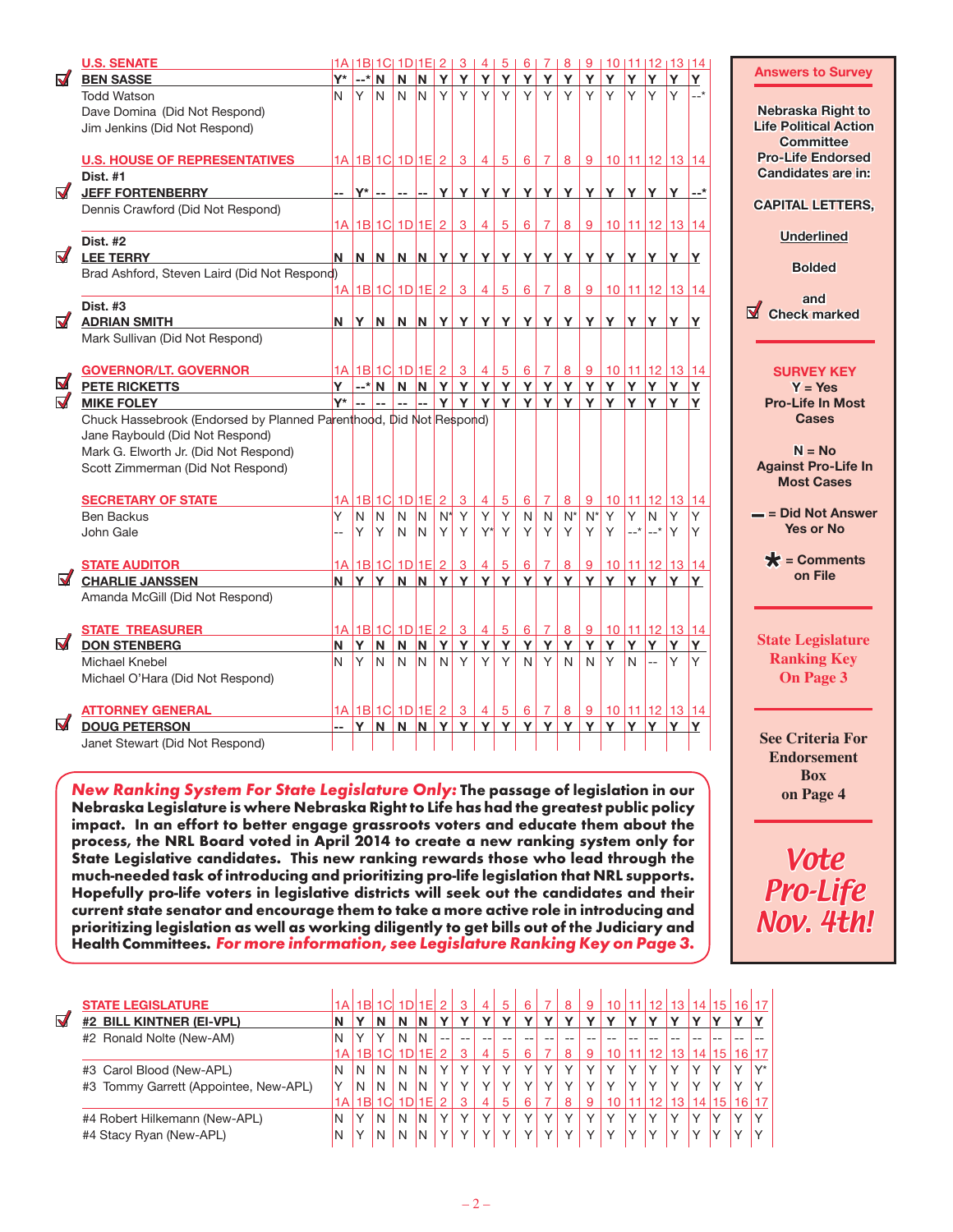| <b><i>STATE LEGISLATURE</i></b><br>#6 Joni Craighead (New-APL)<br>#6 John Stalnaker (Did Not Respond) | 1A<br>N | 1B<br>Υ | 1 <sup>C</sup><br>Υ       | 1D<br>N | 1E<br>N        | Υ              | Y              | Υ              | 5<br>Y         | 6<br>Υ               | Y                   | 8<br>Y                     | 9<br>Y         | 10<br>Υ              | 11<br>Y     | 12<br>Υ     | 13<br>Υ                       | 14<br>Y               | 15<br>Y     | 16<br>$--$ *          | 17<br>Y                    |
|-------------------------------------------------------------------------------------------------------|---------|---------|---------------------------|---------|----------------|----------------|----------------|----------------|----------------|----------------------|---------------------|----------------------------|----------------|----------------------|-------------|-------------|-------------------------------|-----------------------|-------------|-----------------------|----------------------------|
|                                                                                                       | 1А      |         | 1B 1C                     |         | 1D 1E          | $\overline{2}$ | 3              | 4              | $\overline{5}$ | 6                    | 7                   | 8                          | <u>9</u>       | 10 <sup>1</sup>      | 11          | <u>12</u>   | 13                            | 14                    | 15          | 16 17                 |                            |
| Gwenn Aspen (New-AM)<br>#8                                                                            |         | Υ       | Y                         | N       | N              | Y              | Y              | Y              | Y              | Υ                    | Y                   | N                          | Y              | Y                    | Y           | Υ           | Y                             | Y                     | Υ           | Υ                     | Y                          |
| Burke Harr (Incumbent, Did Not Respond)<br>#8                                                         |         |         | <u>1A 1B 1C 1D 1E 2</u>   |         |                |                | 3              | 4              | 5              | 6                    | $\overline{7}$      | 8                          | 9              | 10 <sup>1</sup>      |             |             | 11 12 13 14 15 16 17          |                       |             |                       |                            |
| #10 Bob Krist (Incumbent, Did Not Respond)                                                            |         |         |                           |         |                |                |                |                |                |                      |                     |                            |                |                      |             |             |                               |                       |             |                       |                            |
|                                                                                                       | 1А      |         | 1B 1C                     |         | $1D$ 1E        | $\overline{2}$ | 3              | 4              | $\overline{5}$ | 6                    | 7                   | 8                          | $\overline{9}$ | 10                   | 11          | 12          | 13                            |                       | 14 15       | 16 17                 |                            |
| #12 Merv Riepe (New-APL)                                                                              | Y*      | N       | N                         | N       | N              | Y              | Y              | Y              | Y              | Y                    | Y                   | Y                          | Y              | Y                    | Y           | Y           | Υ                             | Y                     | Y           | Υ                     | Y                          |
| #12 Greg Hosch (Did Not Respond)                                                                      |         |         |                           |         |                |                |                |                | $\overline{5}$ |                      | $\overline{7}$      |                            |                |                      |             |             | 10 11 12 13 14 15 16 17       |                       |             |                       |                            |
| #14 Jim Smith (Incumbent, Did Not Respond)                                                            |         |         | <u>1A 1B 1C 1D 1E 2</u>   |         |                |                | $\overline{3}$ | $\overline{4}$ |                | 6                    |                     | 8                          | 9              |                      |             |             |                               |                       |             |                       |                            |
|                                                                                                       |         |         | 1A 1B 1C 1D 1E 2          |         |                |                | 3              | 4              | $\overline{5}$ | 6                    | 7                   | 8                          | 9              | 10                   | 11          |             | 12 13 14 15 16 17             |                       |             |                       |                            |
| #16 LYDIA BRASCH (EI-VPL)                                                                             | --      | Υ       | N                         | N       | N              | Y              | Y              | Y              | Υ              | Y                    | Υ                   | Y                          | Y              | Υ                    | Y           | Y           | Υ                             | Y                     | Y           | Y                     | Y                          |
| #16 Scott Japp (New, APL)                                                                             | N       | N       | N                         | N       | N              | Y              | Y              | Υ              | Υ              | Y                    | Y                   | Y                          | Y              | Υ                    | Υ           | Υ           | Y                             | Y                     |             |                       |                            |
|                                                                                                       | 1A      |         | $1B$ $1C$                 | 1D      | 1E             | $\overline{2}$ | 3              | 4              | $\overline{5}$ | 6                    |                     | 8                          | $\overline{9}$ | 10                   | 11          | 12          | 13                            | 14                    | 15          | 16                    | 17                         |
| #18 Brett Lindstrom (New-APL)                                                                         | Υ       | N<br>Y* | N                         | N<br>N  | N<br>N         | Y<br>Υ         | Y<br>Y         | Υ<br>Υ         | Y<br>Υ         | Y<br>Υ               | Y<br>Υ              | Y<br>__*                   | Υ<br>--*       | Υ<br>Υ               | Υ<br>Υ      | Υ<br>Υ      | Υ<br>Υ                        | Y<br>Y                | Υ<br>Υ      | Υ<br>Υ                | Y<br>N                     |
| #18 J. Michael Tesar (New-AM)                                                                         | N<br>1A | 1B      | N<br>1 <sup>C</sup>       | 1D      | 1E             | $\overline{2}$ | 3              | 4              | 5              | 6                    |                     | 8                          | $\overline{9}$ | 10                   | 11          | 12          | 13                            | 14                    | 15          | 16                    | 17                         |
| #20 Matt Lathrop (New-APL)                                                                            | N       | Y       | Y                         | N       | N              | Υ              | $\mathsf{Y}$   | Y              | Y              | Y                    | $\mathsf{Y}$        | Y                          | Y              | Y                    | Υ           | Y           | Y                             | Y                     | Y           | Υ                     | Y                          |
| #20 John McCollister (Did Not Respond)                                                                |         |         |                           |         |                |                |                |                |                |                      |                     |                            |                |                      |             |             |                               |                       |             |                       |                            |
|                                                                                                       | 1Al     |         | $1B$ $1C$                 |         | $1D$ 1E 2      |                | 3              | 4              | 5              | $6\phantom{1}6$      | 7                   | 8                          | 9              | 10                   |             |             | 11 12 13 14 15 16 17          |                       |             |                       |                            |
| #22 Paul Schumacher (RI-VPL)                                                                          |         | N       |                           | N       | Y              | Y              | Υ              | Y              | Y              | Y                    | Y                   | Υ                          | Y              | Υ                    | Y           | Y           | Y                             | Y                     | Y           | Υ                     | Υ                          |
| #22 Douglas Liewer (Did Not Respond)                                                                  |         |         | 1B 1C 1D 1E 2             |         |                |                |                |                |                |                      |                     |                            |                |                      |             |             |                               |                       |             |                       |                            |
| #24 Mark Kolterman (New-APL)                                                                          | A <br>Υ |         |                           |         |                | Υ              | 3<br>Y         | 4<br>Y         | 5<br>Y         | 6<br>Y               | 7<br>Y              | 8<br>Y                     | 9<br>Y         | 10 <sup>°</sup><br>Y | 11<br>Y     | 12<br>$Y^*$ | Y                             | 13 14 15 <br>Y        | Υ           | 16 17<br>Y            | Y                          |
| #24 Kirk Tesar (Did Not Respond)                                                                      |         |         |                           |         |                |                |                |                |                |                      |                     |                            |                |                      |             |             |                               |                       |             |                       |                            |
|                                                                                                       | 1A      |         | 1B 1C                     |         | $1D$ $1E$      | $\overline{2}$ | 3              | 4              | $\overline{5}$ | 6                    | $\overline{7}$      | 8                          | 9              | 10                   | 11          | 12          |                               | <u>13 14 15 16 17</u> |             |                       |                            |
| #26 Brent Smoyer (New-APL)                                                                            | Y*      | Υ       | Υ                         | N       | N              | Υ              | Y              | Υ              | Y              | Υ                    | Y                   | Y                          | Y              | Y                    | Υ           | $Y^*$       | Y                             | Y                     | Y           | Υ                     | $-$ *                      |
| #26 Matt Hansen (Did Not Respond)                                                                     |         |         |                           |         |                |                |                |                |                |                      |                     |                            |                |                      |             |             |                               |                       |             |                       |                            |
|                                                                                                       | 1А      |         | 1B 1C                     |         | $1D$ 1E        | $\overline{2}$ | 3              | 4              | $\overline{5}$ | 6                    |                     | $\overline{8}$             | <u>9</u>       | 10 <sup>°</sup>      |             | $11$ 12     | 13                            |                       | 14 15       | $16$ 17               |                            |
| #28 Dallas Jones (New-APL)<br>#28 Patty Pansing Brooks (Did Not Respond)                              | N       | Y       | Y                         | N       | N              | Υ              | Y              | Υ              | Y              | Y                    | Y                   | Y                          | Y              | Y                    | Υ           | Υ           | Y                             | Y                     | Y           | N                     | $\overline{\phantom{a}}^*$ |
|                                                                                                       | 1А      |         | 1B 1C                     |         | $1D$ 1E        | $\overline{2}$ | 3              | 4              | $\overline{5}$ | 6                    | 7                   | 8                          | 9              | 10                   | <u> 11</u>  | 12          | 13                            |                       | 14 15       | 16                    | 17                         |
| #30 Bob Tiemann (New-APL)                                                                             | Y*      | Y       |                           |         |                | Υ              | Y              | Y              | Y              | Y                    | $\mathsf{Y}$        | Y                          | Y              | Y                    | Υ           | Y           | Y                             | Y                     | Y           | $--$ *                | Y                          |
| #30 Roy Baker (Did Not Respond)                                                                       |         |         |                           |         |                |                |                |                |                |                      |                     |                            |                |                      |             |             |                               |                       |             |                       |                            |
|                                                                                                       | 1А      | 1B      | 1C                        | 1D      | 1E             | $\overline{2}$ | 3              | 4              | 5              | 6                    | 7                   | 8                          | 9              | 10                   | 11          | 12          | 13                            | 14                    | 15          | 16                    | 17                         |
| #32 Laura Ebke (New-AM)                                                                               | N       | $Y^*$   | $N^*$                     | N       | N              | Y              | Y              | Υ              | Y              | Υ                    | Y                   | $\overline{\phantom{a}}^*$ | Y              | Y                    | Υ           | Υ           | Υ                             | Y                     | $Y^*$       | $Y^*$                 | $Y^*$                      |
| #32 Phil Hardenburger (Did Not Respond)                                                               |         |         |                           |         |                |                |                |                |                |                      |                     |                            |                |                      |             |             |                               |                       |             |                       |                            |
| #34 Curt Friesen (New-APL)                                                                            | A <br>N | Υ       | <u>1B 1C 1D 1E 2</u><br>Υ | N       | N              | Υ              | 3<br>Υ         | 4<br>Υ         | 5<br>Y         | $6\phantom{1}6$<br>Υ | $\overline{7}$<br>Y | 8<br>Υ                     | 9<br>Υ         | 10<br>Y              | 11<br>$Y^*$ | Y           | <u>12 13 14 15 16 17</u><br>Υ | Y                     | Υ           | Υ                     | Y                          |
|                                                                                                       | AA      |         | 1B 1C                     |         | $1D$ $1E$      | $\overline{2}$ | 3              | 4              | 5              | 6                    | $\overline{7}$      | 8                          | 9              | 10 <sub>1</sub>      |             |             | 11 12 13 14 15                |                       |             | 16                    | 17                         |
| #36 Matt Williams (New-APL)                                                                           | N       | Υ       | Υ                         | N       | N              | Υ              | Υ              | Υ              | Υ              | Y                    | Υ                   | Υ                          | Υ              | Υ                    | Υ           | Υ           | Υ                             | Υ                     | Υ           | Υ                     | Y                          |
| #36 Luis Sotelo (New-AM)                                                                              | Ν       | Υ       | Υ                         | N       | Ν              | Υ              | Υ              | N              | Y              | Υ                    | Υ                   | Υ                          | Υ              | Y                    | Υ           | Υ           | Υ                             | Υ                     |             |                       | Y                          |
|                                                                                                       | 1A      |         | $1B$ 1C                   |         | $1D$ $1E$ $2$  |                | 3              | 4              | 5              | 6                    | $\overline{7}$      | 8                          | 9              | 10                   | 11          |             | 12 13 14 15 16 17             |                       |             |                       |                            |
| #38 John Kuehn (Did Not Respond)                                                                      |         |         |                           |         |                |                | 3              |                |                |                      |                     |                            | 9              |                      |             |             |                               |                       |             |                       |                            |
| #40 Tyson Larson (RI-VPL)                                                                             | N       | Y       | 1A 1B 1C 1D 1E 2<br>N     | N       | $\overline{N}$ | Y              | Y              | 4<br>Y         | 5<br>Y         | $6\phantom{1}6$<br>Y | 7<br>Υ              | 8<br>Y                     | Y              | 10 <sup>1</sup><br>Υ | 11<br>Υ     | Υ           | <u>12 13 14 15 16 17</u><br>Y | Y                     | Y           | Y                     | Y                          |
| #40 Keith Kube (New-APL)                                                                              | Υ       | N       | N                         | N       | $\mathsf{N}$   | Y              | Y              | Υ              | Y              | Υ                    | Υ                   | Υ                          | Υ              | Υ                    | Y           | Υ           | Υ                             | Y                     | Y           | Υ                     | Y                          |
|                                                                                                       | 1A      |         | $1B$ 1C                   | 1D      | 1E             | $\overline{2}$ | 3              | 4              | 5              | <u>6</u>             |                     | 8                          | $\overline{9}$ | 10                   | 11          | 12          | 13                            | 14                    | 15          |                       | $16$ 17                    |
| #42 Michael Groene (New-APL)                                                                          | Υ       |         |                           |         |                | Υ              | Y              | Y              | Y              | Υ                    | Υ                   | Y                          | Υ              | Y                    | Y           | Υ           | Y                             | Y                     | $--$ *      | $\mathbf{--}^{\star}$ | $Y^*$                      |
| #42 Roric Paulman (Did Not Respond)                                                                   |         |         |                           |         |                |                |                |                |                |                      |                     |                            |                |                      |             |             |                               |                       |             |                       |                            |
|                                                                                                       | 1А      |         | $1B$ $1C$                 |         | 1D 1E 2        |                | 3              | $\overline{4}$ | <u>5</u>       | 6                    | 7                   | $\overline{8}$             | 9              | 10                   | <u> 11</u>  | 12          | <u>13  </u>                   |                       | 14 15 16 17 |                       |                            |
| #44 Dan Hughes (New-APL)<br>#44 Steven Stroup (New-APL)                                               | N<br>Υ  | Υ       | N                         | N       | ${\sf N}$      | Y<br>Y         | Υ<br>Υ         | Υ<br>Υ         | Y<br>Υ         | Y<br>Υ               | Y<br>Υ              | Y<br>Υ                     | Y<br>Υ         | Y<br>Υ               | Υ<br>Y      | Υ<br>Υ      | Υ<br>Υ                        | Υ<br>Υ                | Υ<br>Y      | Υ<br>Υ                | Υ<br>Y                     |
|                                                                                                       |         |         | $1A$ 1B $1C$              |         | $1D$ 1E 2      |                | 3              | 4              | 5              | 6                    | $\overline{7}$      | 8                          | 9              | 10 <sup>1</sup>      |             |             | <u>11 12 13 14 15 16 17</u>   |                       |             |                       |                            |
| #46 James Michael Bowers (Did Not Respond)                                                            |         |         |                           |         |                |                |                |                |                |                      |                     |                            |                |                      |             |             |                               |                       |             |                       |                            |
| #46 Adam Morfeld (Did Not Respond)                                                                    |         |         |                           |         |                |                |                |                |                |                      |                     |                            |                |                      |             |             |                               |                       |             |                       |                            |
|                                                                                                       |         |         | 1A 1B 1C 1D 1E 2          |         |                |                | 3              | 4              | 5              | 6                    | 7                   | 8                          | 9              | 10 <sup>1</sup>      |             |             | 11 12 13 14 15 16 17          |                       |             |                       |                            |
| #48 John Stinner (New-APL)                                                                            | N       | N       | Υ                         | N       | N              | Υ              | Υ              | Y              | Y              | Υ                    | Υ                   | Υ                          | Υ              | Y                    | Υ           | Y           | Y                             | Y                     | Υ           | Y                     | Y                          |
| #48 Mike Meister (Did Not Respond)                                                                    |         |         |                           |         |                |                |                |                |                |                      |                     |                            |                |                      |             |             |                               |                       |             |                       |                            |
|                                                                                                       |         |         |                           |         |                |                |                |                |                |                      |                     |                            |                |                      |             |             |                               |                       |             |                       |                            |

**ENDORSED INCUMBENT, Leads & Votes Pro-Life: Sena -**

**Legislature Ranking Key**

**tors who have either introduced and/or prioritized a pro-life bill and/or have dem onstrated exemplary effort to move a bill out of committee as well as votes pro-life on the floor. Must also respond to our NRL PAC survey in agree ment with our main principles. (EI-VPL)**

**RECOMMENDED INCUMBENT, VOTES PRO-LIFE: Senators who vote pro-life on the floor and/or in committee. Must also respond to our NRL PAC survey in agree ment with our main principles. (RI-VPL)**

**NEW, ANSWERED PRO-LIFE: Candi date who is not an incumbent and has responded pro-life to our NRL PAC survey in agreement with our main principles. (New-APL)**

**NEW, ANSWERED MIXED: Candidate who is not an in cumbent and has responded with mixed answers to our NRL PAC survey. (New-AM)**

**NEW, ANSWERED NOT PRO-LIFE: Candidate is not an incumbent and has answered our NRL PAC survey in disagreement with our main principles. (New-ANPL)**

**SURVEY KEY Y = Yes**

**Pro-Life In Most Cases**<br>N = No **Against Pro-Life In Most Cases** 

> **– = Did Not Answer Yes or No**

**\* = Comments on File**





 $\blacktriangledown$